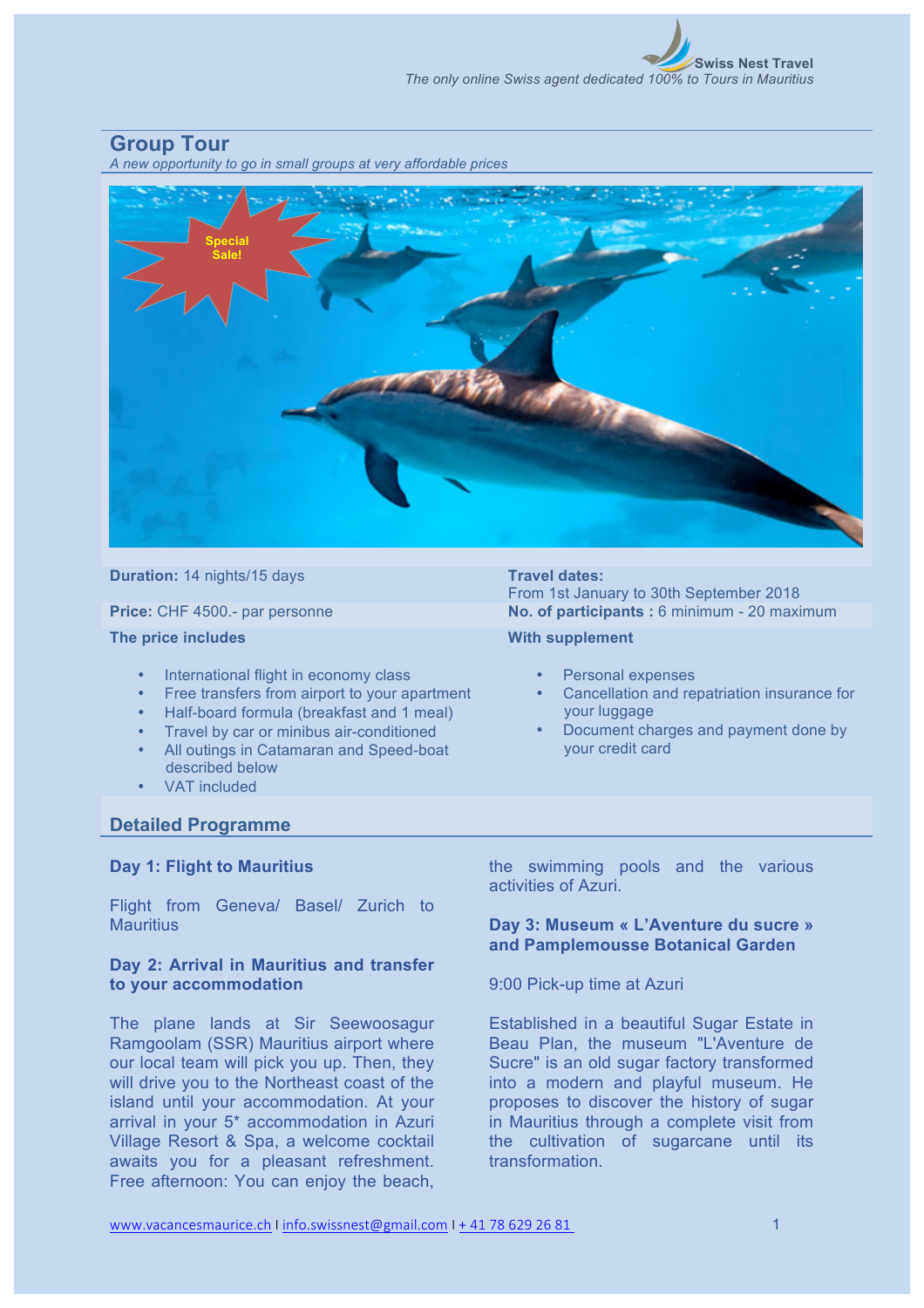

*The only online Swiss agent dedicated 100% to Tours in Mauritius*

12:30 Lunch at le Fangourin Restaurant (at your expense)

The Botanic Garden, formally known as Sir Seewoosagur Botanic Garden, is one of the most visited attractions in Mauritius. The garden is located in the proximity of Port-Louis in the district of Pamplemousse.

The botanical garden was initially opened as a private garden by the French governor of Mauritius nearly 300 years ago, later to become the national botanical garden of Mauritius.

The botanical garden stretches over endless acres of land and it may take you more than a week to cover the whole garden. It is populated with more than 650 varieties of plants among which are the famous Baobabs, the Palmier Bouteille, the ineluctable Giant Water Lilies, dozens of medicinal plants, a large spice garden and many more.

One of the main attractions of the botanical garden is the 85 different varieties of palm trees brought from different corners of the world. Other indigenous species of plants are also exhibited here.

16:00 Departure to Azuri

## **Day 4: Catamaran Cruise- See North Islands**

Enjoy an unforgettable catamaran cruise along the North coast of Mauritius.

The catamaran cruise departs at 8:00 from Grand Baie on the North of Mauritius. Expected arrival time back to Grand Bay is 16:00.

The sailing time is around 1.5 hours before reaching Gabriel Island. The island is most famous for if its beautiful unspoiled beaches, with crystal clear water surrounding the entire island.

At around 12.30 you will enjoy full delicious BBQ lunch buffet set on the beach OR on the catamaran. Please note that the menu includes only fresh fish, fresh chicken and a selection of fresh salads (included in your package).

16:00 Departure to Azuri

## **Day 5: Free day**

Enjoy the beach and spa

Suggestion: One of the hiking trails of the national park of "Bras d'eau" to five kilometres of Azuri. The park was created to protect endemic species close to extinction: the opportunity for you to imagine what Mauritius looked like before the man settled there. During your walk, you can discover ebony, ferns and orchids, but also birds, such as the Coq des Bois (or "flycatcher"). You will find information on fauna and flora at the visitor centre located on the road crossing the forest.

## **Day 6: Black River Gorges, The Rhumerie de Chamarel Distillery and 7 coloured earth at Chamarel**

9:00 Departure time to the Black River **Gorges** 

This natural park offers magnificent landscapes and allows to randomly discover walks about 300 species of trees, shrubs, plants and animals.

Situated in the South West part of Mauritius, in the heart of a fertile valley lies the Rhumerie de Chamarel which is surrounded by vast sugarcane plantations growing in harmony with the pineapples and other tropical fruits nearby.

Displaying a unique sense of warmth and authenticity, the Rhumerie de Chamarel Distillery welcomes visitors for an allencompassing tourism experience ranging from a guided visit of the distillery and rum tasting to a tasty meal at L'Alchimiste (included in your package)

Continue with the 7-colour tour of the land, Chamarel's most famous site, with its amazing landscape of naturally coloured hills. This phenomenon is due to the presence of volcanic ash containing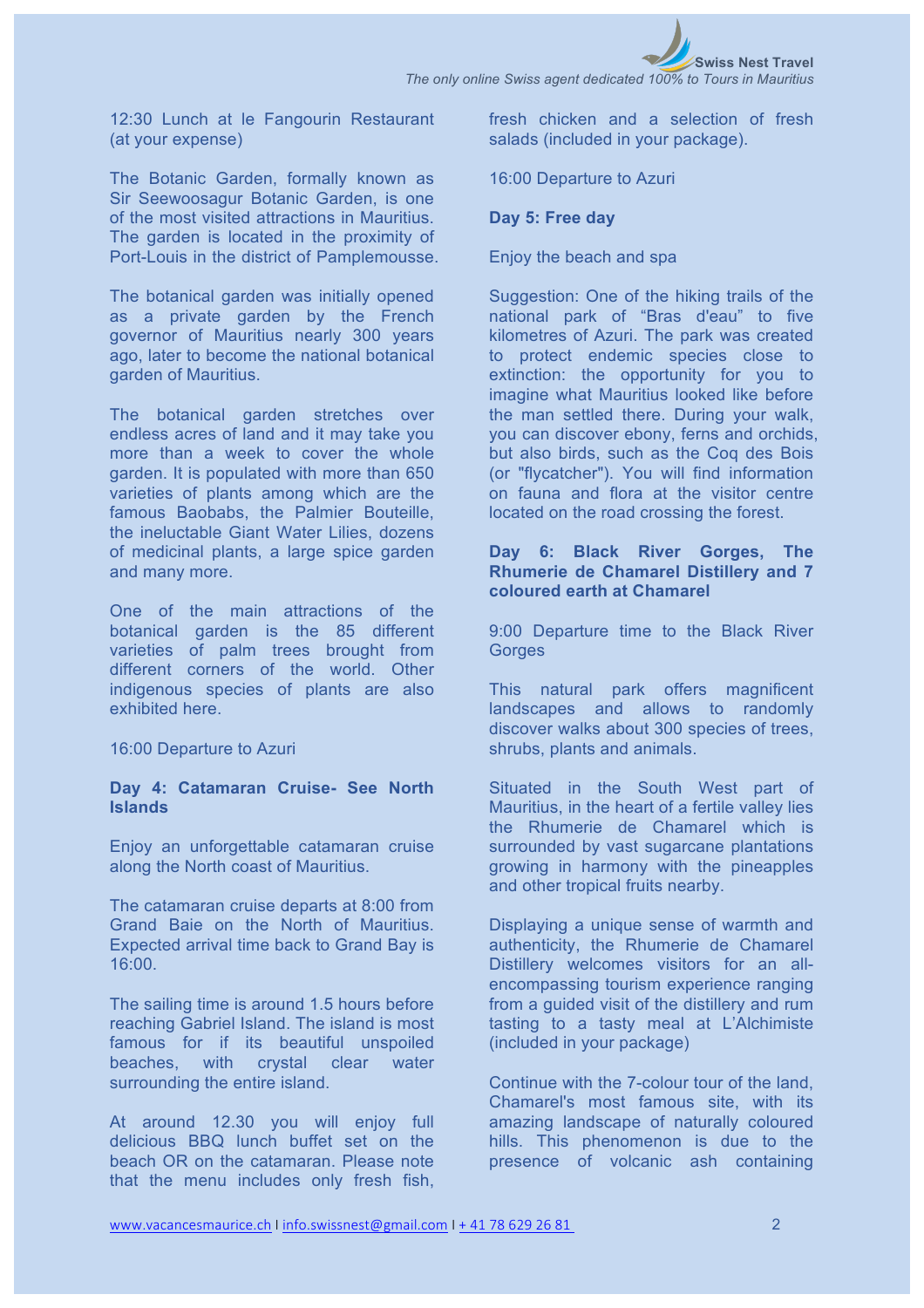mineral oxides of different colours exposed by erosion for centuries.

16:00 Driving back to Azuri along the East coast: a romantic way, which allows you to discover this part of the island still undeveloped.

#### **Day 7: Catamaran to Deer Island**

Treat yourself to a memorable day of exhilarating sail on a beautiful Catamaran to "Ile aux cerfs" – this will definitely be one of the highlights of your holidays in **Mauritius** 

On board enjoy a delicious BBQ lunch, selection of alcoholic beverages (beer, rum, cocktails) and non-alcoholic drinks and more.

The catamaran cruise departs at 09:00 from the Preskil Beach Resort's Jetty located at Pointe Jerome on the South East of Mauritius.

This cruise is all about sailing through crystal clear waters whilst enjoying breathtaking sceneries and relaxing on the beautiful white sand bank of "Ile-aux-cerfs".

Along the way at around 11:00, the catamaran makes a stop for you to enjoy snorkelling inside the islands largest lagoon allowing you to enjoy the underwater marine life and swim amongst superb corals and brightly coloured tropical fish.

After snorkelling, the catamaran continues sailing along the beautiful east coast and will take you up the river's mouth of Grand River South East to see the giant bat colony and monkeys living on the rivers bank and also to see the waterfall from afar.

Expected arrival time back to Azuri is 16:00, and depends on tide and winds.

#### **Day 8: Free day**

Relaxing day at the beach.

Why don't you do The Mangrove Nature Track? A stone's throw from your accommodation, discover the Mangroves "mangled", the natural habitat of many crabs, birds and other creatures of the seas and swamps. Continue your walk by the beach to the village Lafayette post office. You will not be disappointed.

## **Day 9: "La Roche-qui-pleure" and Blue Bay**

9:00 Departure time at Azuri

The south of Mauritius offers many surprises for those who take the time to discover it. This part of the coastline is not surrounded by coral reefs and the waves break on the cliffs, offering as a little air of Bretagne to the walker. To the east of Souillac, "La Roche-qui-pleure" provides a magnificent view of the Indian Ocean, which is more often used to see through its lagoons.

12:30 Lunch at your expense

14:00 Arrival at the Blue-Bay Public beach

The Blue Bay Marine Park is considered one of the most beautiful Ramsar sites in the world. It is classified national heritage of Mauritius. If there is only one marine site to visit when you come to the island, it is unquestionably this one. You will find rare species of breath-taking beauty corals and tropical fish with sensational shades of colour, less than 5 meters deep.

16:00 Departure to Azuri.

Day 10: The Tea route and sacred lake Grand-Bassin

#### 9:00 Departure time at Azuri

Located on the central plateau of the island, at an altitude favorable to the cultivation of the tea, Bois Cheri is at the same time a plantation, a tea factory and a museum. Our guides will be happy to show and explain the different stages of production: from picking to wrapping, wilting, fermentation, drying and sifting.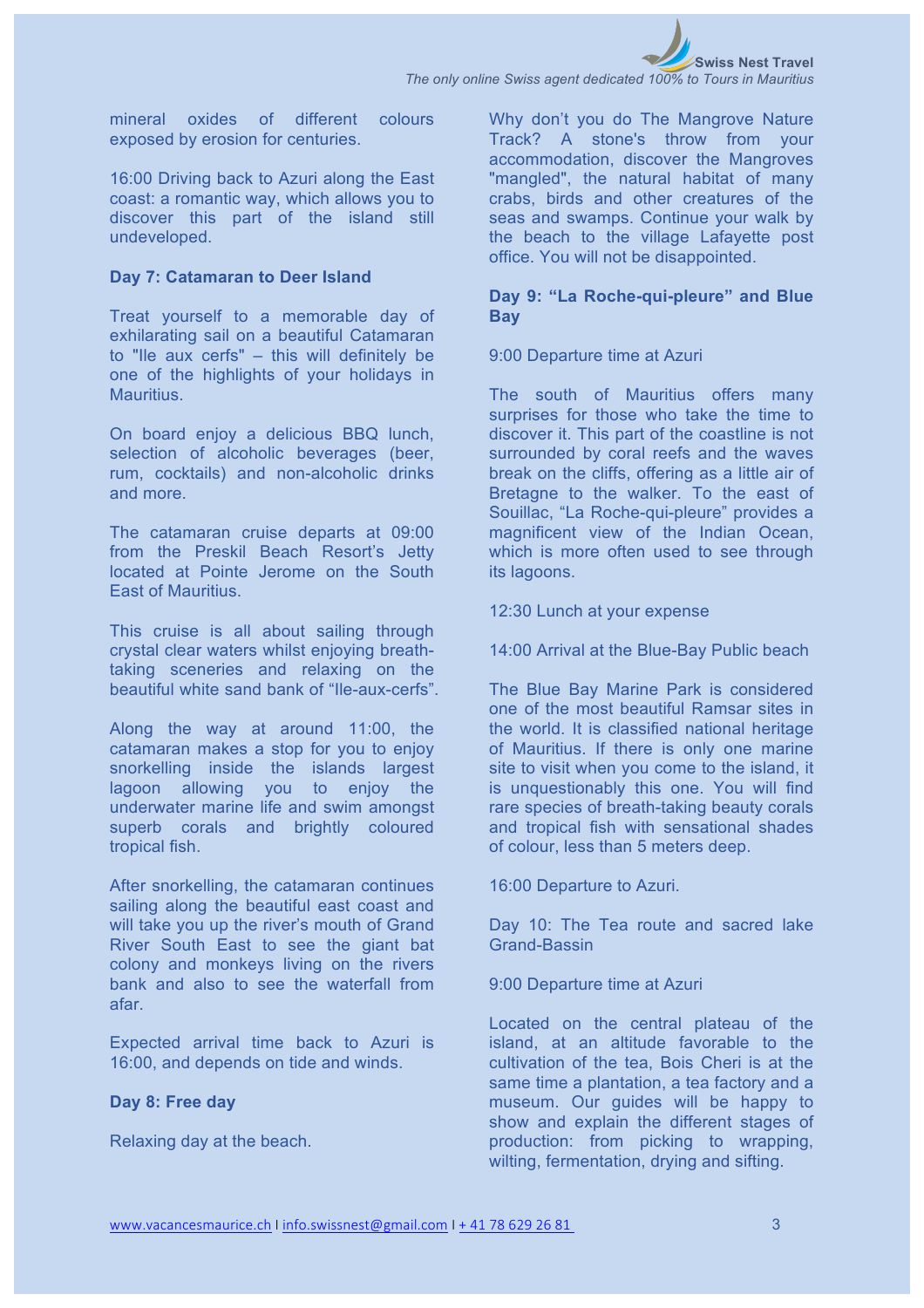

12:30 Lunch at your expense in the "Bois Chéri" restaurant.

Venturing further into the land and passing the artificial reservoirs of La Marie and La Mare aux Vacoas, you will encounter Ganga Talao (or Grand Bassin), a natural lake nestled in the crater of an ancient volcano. This lake is an important place of pilgrimage where many Hindus of Mauritius converge to pray to Lord Shiva during the festival of Maha Shivratree. Our guides will introduce you to some of the temples that line the lake and explain the rituals.

#### Returning back at Azuri

#### **Day 11: Free day**

#### Enjoy the beach and its surroundings

Suggestion: Visit the Cellar Lady (the Caves of Roches Noires). It is a natural volcanic cave, located on the main road of the village of Roches Noires, five minutes from Azuri. A friendly and refreshing excursion.

#### **Day 12: Catamaran Cruise – Swim with Dolphins**

Enjoy a full day catamaran cruise to see Dolphins on the west coast of Mauritius including a visit to Crystal rock and Benitiers Island.

This catamaran cruise includes Breakfast, BBQ lunch buffet and selection of drinks including alcoholic (beer, rum, cocktails…) and non-alcoholic beverages throughout the day.

As part of this cruise tour, you will discover the dolphins of Tamarin bay, visit the famous Crystal rock which stands out in the middle of the lagoon, and stay on Benitiers Island for lunch and relaxation on its beautiful sandy beaches.

Expected arrival time to Tamarin is 4:00 pm and then back to Azuri

## **Day 13: Visit and shopping at Port-Louis**

#### 9:00 Pick-up time to Azuri

You begin your visit by "Place d'armes" and its cannons returned to symbolise Peace. This broad, palm-lined avenue is the central location of the capital, bordered by the oldest Indian Ocean Theater, and the Government House.

Your visit continues with another unmissable place: the Central Market. Colourful, noisy, swarming with life and surprises, the "bazaar" (as they say in Mauritius) is divided into two parts. On the left, you will walk between the fruit and vegetable stalls, the pyramids of spices and the amazing packages of medicinal plants used by the Mauritians to cure all sorts of ailments. Do not hesitate to taste the "Dholl Puri" (Indian crepe) and local drinks such as "Alouda". The right part of the market is reserved for the local crafts: enough to have fun and bring back some souvenirs of your Mauritian escapade.

You then enter Chinatown, symbolised by an imposing red door with characteristic architecture. With its many restaurants, traditional pharmacies, shops, small shops and food stalls on every street corner, this small parcel of Asian culture will transport you to the Far East in no time at all.

The tour ends at Caudan. A short stroll along the waterfront will refresh you after crossing the streets of the capital lined with buildings. The Caudan provides a craft market, clothing shops, a bookshop, bars and restaurants, a museum, a cinema and even a casino.

16:00 Departure to Azuri

#### **Day 14: Relaxing day**

Last day at the beach

## **Day 15: Return Flight**

Transfer to Mauritius SSR airport and return flight to Geneva / Zurich / Basel.